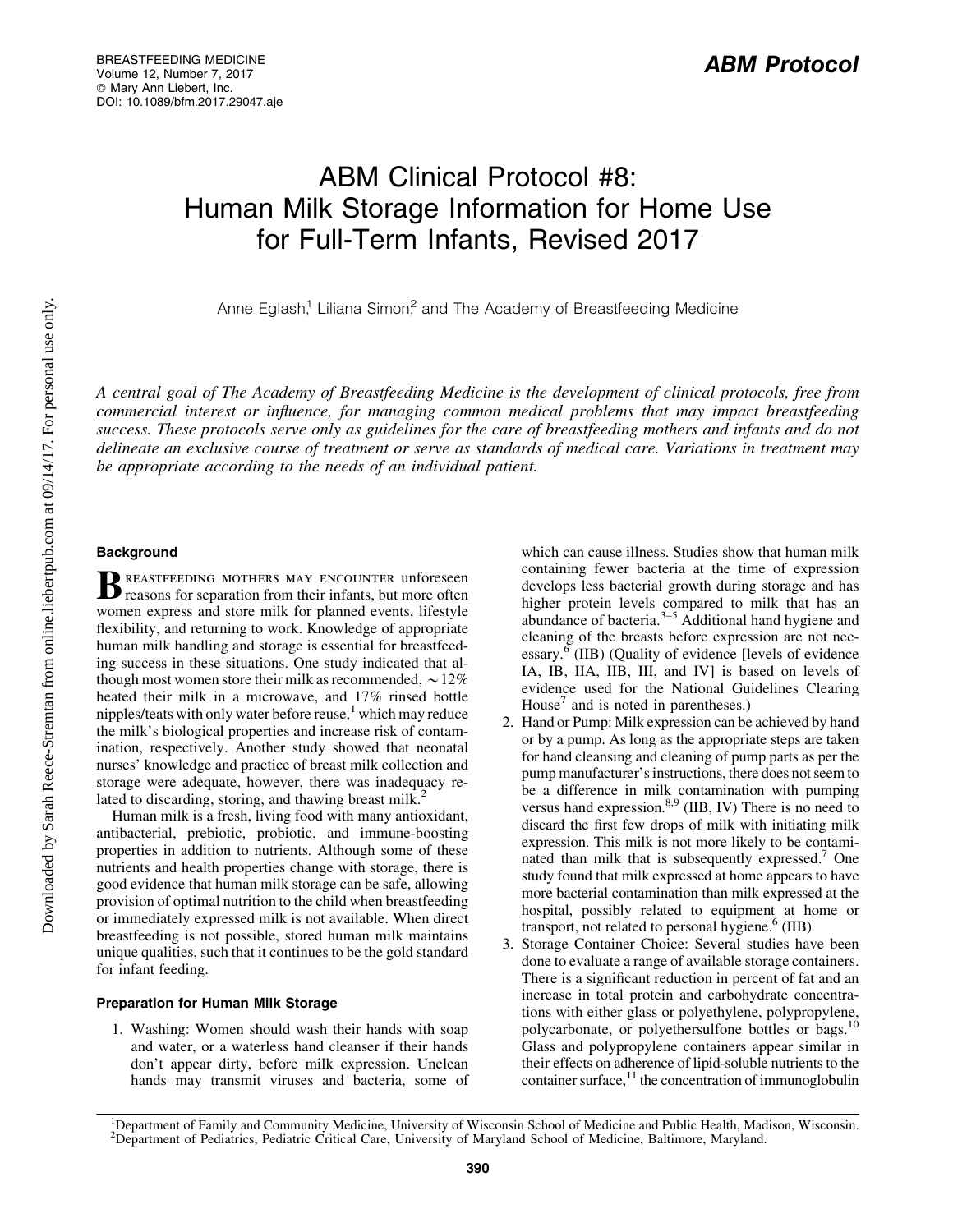A (IgA), and the numbers of viable white blood cells in the stored milk.<sup>12</sup> Use of polyethylene containers was associated with a marked drop (60%) of IgA $^{12}$  and milk's bactericidal effect when compared to Pyrex, a type of tempered glass.<sup>13</sup> Steel containers were associated with a marked decline in cell count and cell viability when compared to polyethylene<sup>14</sup> and glass.<sup>15</sup> (IIB)

There has been concern about possible contamination of milk stored in polypropylene bags because of the risk of contamination by puncturing the plastic.<sup>16</sup> (IV) However, one study showed no difference between contamination and fat loss when comparing hard and soft polypropylene containers.<sup>17</sup> Therefore, plastic bags used for human milk storage should be sturdy, sealed well, and stored in an area of the freezer where damage to the bag would be minimized. (IIB) Containers made with bisphenol A, which is found in several plastic containers including baby bottles, should be avoided based on strong evidence of its adverse effects as an endocrine disruptor.<sup>18</sup> There should be caution about the use of bottles with bisphenol S, a bisphenol A alternative, as it may also have deleterious effects, although this is not well established in the literature.

Human milk should not be stored in hospital plastic specimen storage containers such as those used for urine or other bodily fluids because there is insufficient evidence regarding their chemical safety and effects on infants' health;<sup>19</sup> only food grade plastic containers should be used for human milk storage. (IV)

4. Care of Containers:Containers for human milk storage and breast pump milk collection kits must be completely dismantled, washed in hot soapy water and rinsed or washed in a dishwasher, $\delta$  and should always be thoroughly air dried or dried with paper towels.<sup>20</sup> They do not need to be sterilized. If soap is not available, then boiling water is preferable. (IIB) Chemical disinfection is not ideal, as the disinfectant can be easily deactivated and could expose infant to unnecessary risk of both inadequately clean containers and residual chemical disinfectant.<sup>20</sup> (IV)

### Storage of Human Milk

- 1. Freshly expressed human milk may be stored safely at room temperature  $(10-29\degree C, 50-85\degree F)$  for some period of time. Studies suggest different optimal times for room temperature storage because conditions vary greatly in the cleanliness of milk expression technique and the room temperature. Warmer ambient temperatures are associated with faster growing bacterial counts in stored milk. For room temperatures ranging from 27<sup>o</sup>C to 32<sup>o</sup>C (29<sup>o</sup>C = 85<sup>o</sup>F), 4 hours may be a reasonable limit.<sup>5,21,22</sup> For very clean expressed milk with very low bacterial counts, 6–8 hours at lower room temperatures may be reasonable, but it is best to chill or refrigerate as soon as possible if the milk will not be used during that time.<sup>4,23–25</sup> (IIB)
- 2. Ice packs: Very few studies have evaluated milk storage safety at  $15^{\circ}$ C (59 $^{\circ}$ F), which would be equivalent to an ice pack in a small cooler. Hamosh et al.<sup>21</sup> suggested that human milk is safe at 15 $\rm ^{\circ}C$  for 24 hours, based on minimal bacterial growth noted in the samples from their study. (IIB)

3. Refrigeration: Several studies have demonstrated the safety of refrigerating human milk  $(4^{\circ}C, 39.2^{\circ}F)$ , either by evaluating the bactericidal capacity of stored milk as a marker for milk quality or by measuring bacterial growth in the stored milk samples. Bactericidal capacity of stored refrigerated human milk declines significantly by 48–72 hours.<sup>26–28</sup> However, studies of expressed human milk with little contamination at the time of expression demonstrate safe, low levels of bacteria growth in milk at 72 hours<sup>24</sup> and even after  $4-8$  days of refrigeration.3,4,29

Few studies have been done on the change in milk composition during refrigerator storage. One study found that lipid composition and lipase activity remained stable up to 96 hours in the refrigerator. $30$ Lactoferrin levels are stable in the refrigerator for 4– 5 days.<sup>31,32</sup> Many immunologic factors in colostrum such as IgA, cytokines, and growth factors are not diminished with refrigeration for 48 hours.<sup>33</sup> (IIB)

4. Freezing expressed human milk  $(-4^{\circ}\text{C to } -20^{\circ}\text{C} = 24.8^{\circ}\text{F})$ to  $-4^{\circ}$ F) has been demonstrated to be safe for at least 3 months. Evidence indicates that thawed human milk, previously frozen for at least 6 weeks at  $-20^{\circ}$ C ( $-4^{\circ}$ F), has the same bacterial viability and diversity as it did when it was freshly expressed. $34$  The basic principles of freezing dictate that frozen foods at  $-18\textdegree C$  (0 $\textdegree F$ ) are safe indefinitely from bacterial contamination, although enzymatic processes inherent in food could persist, with possible changes in milk quality. $35$ 

Fat, protein, and calories decrease in human milk when frozen for 90 days compared to fresh human milk.<sup>36</sup> Frozen human milk has a significant increase in acidity by 3 months, likely due to ongoing lipase activity, that increases free fatty acids in the milk. $37$  Based on a few studies with very small samples sizes, vitamin E appears stable in frozen milk over time, and vitamin C levels decrease significantly after  $1-5$  months of storage.<sup>38,39</sup> There is a paucity of research on how freezer storage affects nearly all vitamins and minerals in human milk.<sup>38-40</sup>

Bioactive factors in human milk variably diminish with freezing. Lactoferrin levels and bioactivity are significantly lower in human milk frozen at  $-20^{\circ}$ C for 3 months.<sup>13,31,32</sup> However, several cytokines, IgA and growth factors from colostrum are stable for at least 6 months at  $-20^{\circ}$ C ( $-4^{\circ}$ F).<sup>10,33</sup> One trial evaluating milk frozen for 9 months found a progressive decline in pH and in bacterial counts, and increases in nonesterified fatty acids. Other macronutrients, osmolality, and immunoactive proteins remained unchanged in this study after 9 months.<sup>41</sup> Frozen human milk should be stored in the back of the freezer to prevent intermittent rewarming due to freezer door opening, and should be kept away from the walls of self-defrosting freezers. All containers with human milk should be well sealed to prevent contamination. (IIB)

5. Smell of stored milk: Refrigerated and frozen human milk may have an odor different from fresh milk due to lipase-mediated triglyceride breakdown, releasing fatty acids. The odor likely comes from oxidation of these fatty acids.42,43 This lipolysis process has antimicrobial effects preventing the growth of microorganisms in thawed refrigerated milk.<sup>44</sup> There is no evidence to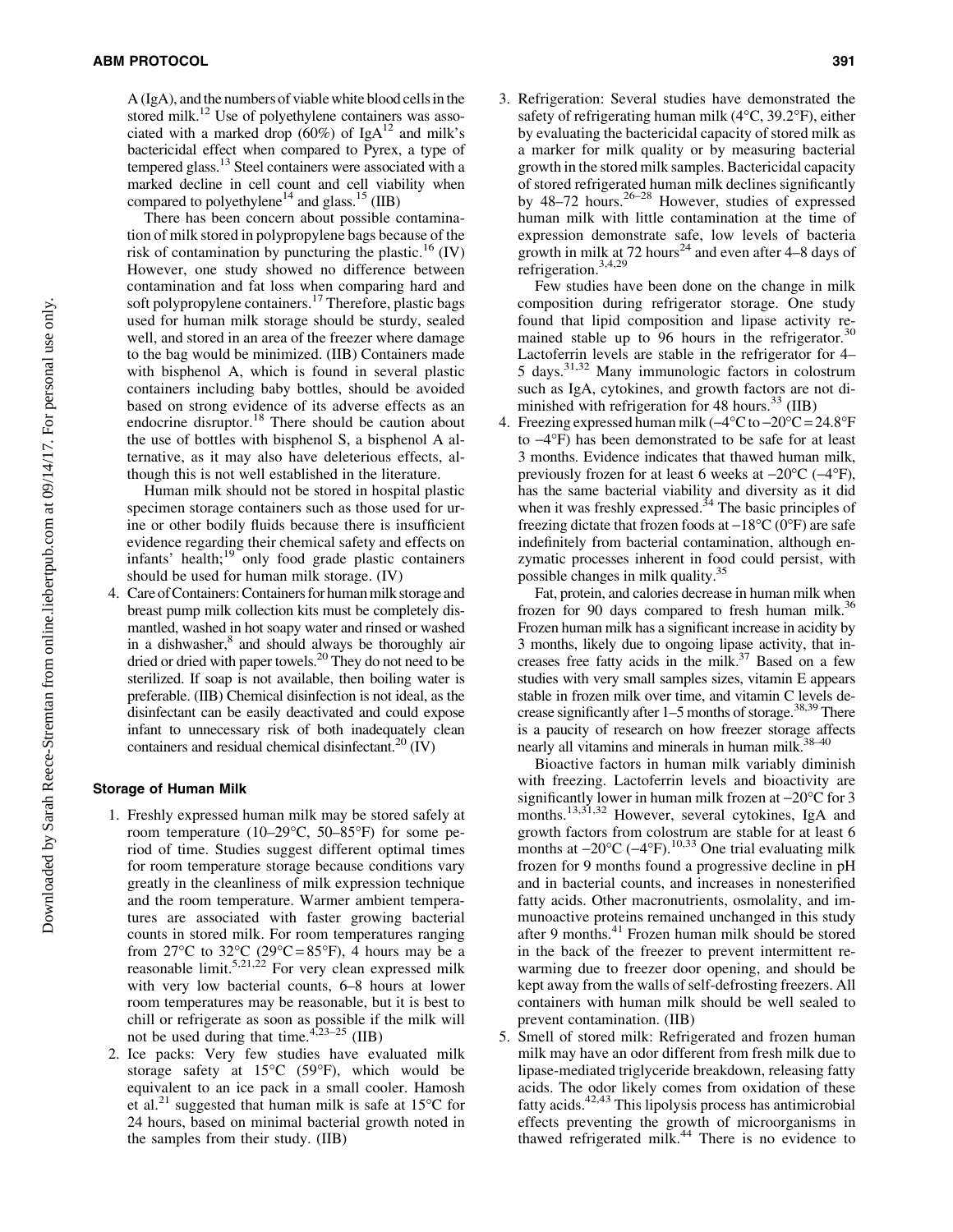suggest that infants often reject human milk due to this odor. Many foods that humans eat, such as eggs, cheese, and fish, have an unpleasant odor that does not affect taste. One study demonstrated that freezing human milk to  $-80\degree$ C ( $-112\degree$ F) leads to less change in smell as compared to conventional freezing to  $-19^{\circ}$ C.<sup>43</sup> Heating milk to above  $40^{\circ}$ C to deactivate lipase is not advised because this may destroy many of the immunologically active factors in human milk. (IIB)

- 6. Expansion while freezing: When filling a container with human milk, space should be left at the top to allow for expansion with freezing. All stored containers of human milk should be labeled with the date of milk expression and the name of the child if the milk will be used in a child-care setting. It is typical for infants in daycare to take 60–120 mL (2–4 ounces) of human milk at one feeding. Therefore, storing human milk in a variety of small increments such as  $15-60$  mL is a convenient way to prevent waste of thawed human milk.
- 7. Mixing milk: Freshly expressed warm milk should not be added to already cooled or frozen milk, to prevent rewarming of the already stored milk. It is best to cool down the newly expressed milk first before adding it to older stored milk.

A summary of milk storage guidelines is given in Table 1.

## Using Stored Human Milk

- 1. Cleaning of feeding devices: Containers and feeding devices used to feed the infant should be cleaned with soap and water and air dried or dried with a paper towel before/after every use. They do not need to be sterilized for a healthy infant. (IIB)
- 2. Using fresh milk first: Fresh milk is of higher quality than frozen milk. Fresh milk contains current maternal secretory IgA antibodies that may be relevant to the dyad's recent infectious exposures.<sup>45</sup> Freshly expressed milk is highest in antioxidants, vitamins, protein, fat, and probiotic bacteria compared to refrigerated or frozen milk.<sup>27,36,38,39</sup> Fresh human milk also has the greatest immunologic activity compared to refrigerated or frozen milk.<sup>10,31,46</sup> (IB)
- 3. Thawing frozen milk: There are several ways to thaw frozen human milk: by either placing the container in the refrigerator overnight; by running it under warm water; by setting it in a container of warm water; or by using a waterless warmer. Slow thawing in the refrigerator causes less fat loss than thawing in warm water. $47$  (IIB)
- 4. Warming human milk: Most infants drink milk cool, at room temperature, or warmed; infants may demonstrate a

preference. Warming thawed human milk to body temperature is best done over a period of 20 minutes in lukewarm water (at most 40°C). Even warming the milk just to 37°C brings the fat to its melting point, promoting changes from solid fat, which is present at  $4^{\circ}C$  refrigerator temperature, to liquid or oil fat. Oil fat appears to adhere to the side of the container at 37°C more than it does at 4°C, therefore lowering the fat content of the milk. One study compared tepid water warming at 37°C and waterless warming and found there was no difference between them in regards to changes in fat, protein, lactoferrin, and secretory IgA.<sup>44</sup>

Milk placed in hot water bath (80°C, which is not uncommon in the real setting) creates islets of high temperature milk due to lack of stirring.<sup>48</sup> Overheating during the warming process causes denaturation and inactivation of milk's bioactive proteins and decreased fat content. (IIB)

- 5. Microwaving: Studies done on defrosting human milk in a microwave demonstrate that controlling the temperature in a microwave is difficult, causing the milk to heat unevenly.<sup>49</sup> Although microwaving milk decreases bacteria in the milk much like pasteurization does, it also significantly decreases the activity of immunologic factors, which may reduce its overall health properties for the infant.<sup>50,51</sup> (IIB)
- 6. Using thawed milk: Once frozen milk is brought to room temperature, its ability to inhibit bacterial growth is lessened, especially by 24 hours after thawing.<sup>5</sup> Previously frozen human milk that has been thawed for 24 hours should not be left out at room temperature for more than 2 hours. $44$  (IIB)
- 7. Refreezing: There is little information on refreezing thawed human milk. Bacterial growth and loss of antibacterial activity in thawed milk will vary depending on the technique of milk thawing, duration of the thaw, and the amount of bacteria in the milk at the time of expression. At this time no recommendations can be made on the refreezing of thawed human milk.
- 8. Using previously fed milk: Once an infant begins drinking expressed human milk, some bacterial contamination occurs in the milk from the infant's mouth. The length of time the milk can be kept at room temperature once the infant has partially fed from the cup or bottle would theoretically depend on the initial bacterial load in the milk, how long the milk has been thawed, and the ambient temperature. There has been insufficient research done to provide recommendations in this regard. However, based on related evidence thus far, it seems reasonable to discard the remaining

| Location of storage | <i>Temperature</i>    | Maximum recommended storage duration                                |
|---------------------|-----------------------|---------------------------------------------------------------------|
| Room temperature    | $16-29$ °C (60-85°F)  | 4 hours optimal<br>6–8 hours acceptable under very clean conditions |
| Refrigerator        | $\sim$ 4°C (39.2°F)   | 4 days optimal<br>5–8 days under very clean conditions              |
| Freezer             | $\leq -4$ °C (24.8°F) | 6 months optimal<br>12 months acceptable                            |

Table 1. Milk Storage Guidelines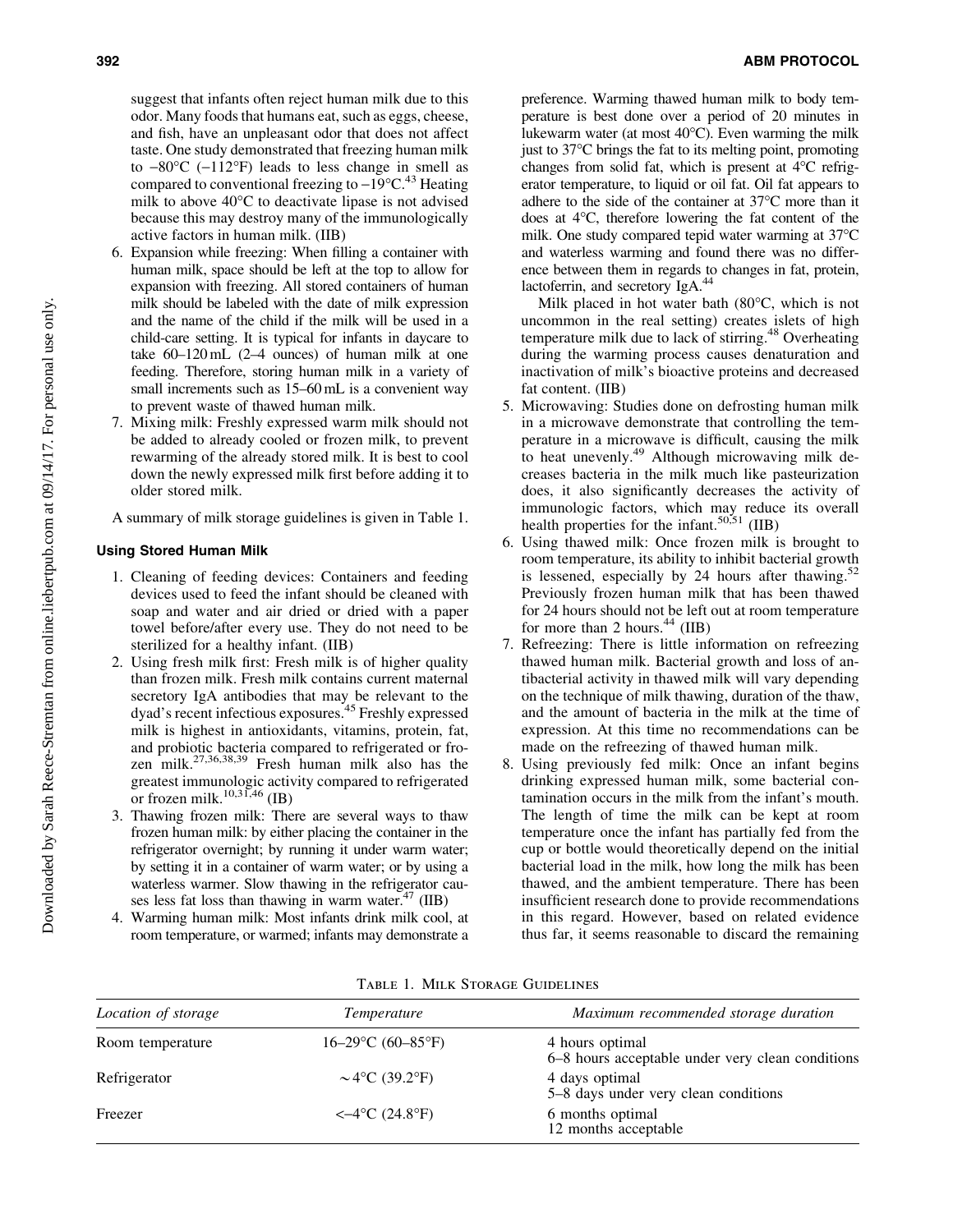milk within 1–2 hours after the infant is finished feeding. (IV) To avoid wasting or discarding unfed milk, mothers may consider storing milk in a variety of increments such as 15, 30, or 60 mL.

- 9. Handling: Expressed human milk does not require special handling (such as universal precautions), as is required for other bodily fluids such as blood. It can be stored in a workplace refrigerator where other workers store food, although it should be labeled with name and date.<sup>53</sup> (IV) Mothers may prefer to store their milk in a personal freezer pack or cooler, separate from communal refrigerator areas.
- 10. Infections: Uncontaminated human milk naturally contains nonpathogenic bacteria<sup>54,55</sup> that are important in establishing the neonatal intestinal flora. These bacteria are probiotics—they create conditions in the intestine that are unfavorable to the growth of pathogenic organisms.<sup>55</sup> If a mother has breast or nipple pain from a bacterial or yeast infection, there is no evidence that her stored expressed milk needs to be discarded. Human milk that appears stringy, foul, or purulent should, however, be discarded and not be fed to the infant. (IV)

#### Areas for Future Research

The evidence for some aspects of human milk storage is lacking. Many studies are older, and because of differences in methodology, are difficult to compare. The studies vary in many respects, such as technique of milk collection, cleanliness and types of containers, duration of storage, method of thawing and warming milk, temperature and type of storage unit, and culture techniques of milk samples. Large highquality studies evaluating human milk storage in a variety of circumstances over a longer duration of time are needed. Standards for evaluating milk quality, such as culture techniques, need to be established. Although it is ideal to have a universal international guideline for human milk storage, it may be impossible for one guideline to represent unusual or limited circumstances in some cultures.

Human milk naturally has both prebiotic and probiotic activity that is essential in establishing the infant gut microbiome. Human milk's prebiotic components are nondigestible factors such as oligosaccharides that promote the growth of beneficial microorganisms in the intestines. Human milk's probiotic components are commensal organisms. Because of the impact of refrigeration, freezing, thawing, and warming on the bactericidal activity of human milk, feeding an infant stored human milk may have different consequences on infant intestinal health compared to breastfeeding, and this should be investigated further. Along the same lines, stored human milk changes in quality over time, as demonstrated by many of the referenced articles included in this protocol. The effect of stored human milk versus fresh human milk on the health of a child should be studied.

There is also no agreed-upon definition of unsafe milk. Several studies describe the degree of milk contamination over a period of time under certain temperature and storage time conditions, typically described as the number of colonyforming units per milliliter. There is no accepted limit at which point milk should not be consumed, although  $1 \times 10^4$ colony-forming units/mL has been suggested. Other studies have investigated the bactericidal capacity of stored human milk, which would reflect its immunologic effectiveness for the infant and the risk of the milk becoming contaminated over time during storage. The percentage loss of bactericidal activity that would render human milk unfit has not been determined. A definition for adequate milk quality should be established, with guidelines on what would constitute unsafe milk or lower-quality milk that would necessitate discarding of stored milk.

There is only one study investigating human milk quality after 6 months of freezing. This is particularly concerning, given that a few very small studies have demonstrated a decline in some vitamins after 3 months of freezing. Because some infants rely entirely on frozen human milk for nutrition, studies should be done to confirm that this is nutritionally safe.

#### References

- 1. Labiner-Wolfe J, Fein SB. How US mothers store and handle their expressed breast milk. *J Hum Lact* 2013;29:54–58.
- 2. Gharaibeh H, Al-Sheyab N, Malkawi S. Breast milk collection and storage in the neonatal intensive care unit: Nurses' knowledge, practice, and perceived barriers. *J Contin Educ Nurs* 2016;47:551–557.
- 3. Sosa R, Barness L. Bacterial growth in refrigerated human milk. *Am J Dis Child* 1987;141:111–112.
- 4. Pardou A, Serruys E, Mascart-Lemone F, et al. Human milk banking: Influence of storage processes and of bacterial contamination on some milk constituents. *Biol Neonate* 1994;65:302–309.
- 5. Eteng M, Ebong P, Eyong E, et al. Storage beyond three hours at ambient temperature alters the biochemical and nutritional qualities of breastmilk. *Afr J Reprod Health* 2001;5:130–134.
- 6. Haiden N, Pimpel B, Assadian O, et al. Comparison of bacterial counts in expressed breast milk following standard or strict infection control regimens in neonatal intensive care units: Compliance of mothers does matter. *J Hosp Infect* 2016;92:226–228.
- 7. Shekelle P, Woolf S, Eccles M, et al. Developing guidelines. *Br Med J* 1999;318:593–596.
- 8. Pittard WB 3rd, Geddes K, Brown S, et al. Bacterial contamination of human milk: Container type and method of expression. *Am J Perinatol* 1991;8:25–27.
- 9. Boo N, Nordiah A, Alfizah H, et al. Contamination of breast milk obtained by manual expression and breast pumps in mothers of very low birthweight infants. *J Hosp Infect* 2001;49:274–281.
- 10. Chang Y-C, Chen C-H, Lin M-C. The macronutrients in human milk change after storage in various containers. *Pediatr Neonatol* 2012;53:205–209.
- 11. Garza C, Johnson C, Harrist R, et al. Effects of methods of collection and storage on nutrients in human milk. *Early Hum Dev* 1982;6:295–303.
- 12. Goldblum R, Garza C, Johnson C, et al. Human milk banking I. Effects of container upon immunologic factors in human milk. *Nutr Res* 1981;1:449–459.
- 13. Takci S, Gulmez D, Yigit S, et al. Effects of freezing on the bactericidal activity of human milk. *J Pediatr Gastroenterol Nutr* 2012;55:146–149.
- 14. Manohar A, Williamson M, Koppikar G. Effect of storage of colostrum in various containers. *Indian Pediatr* 1997;34: 293–295.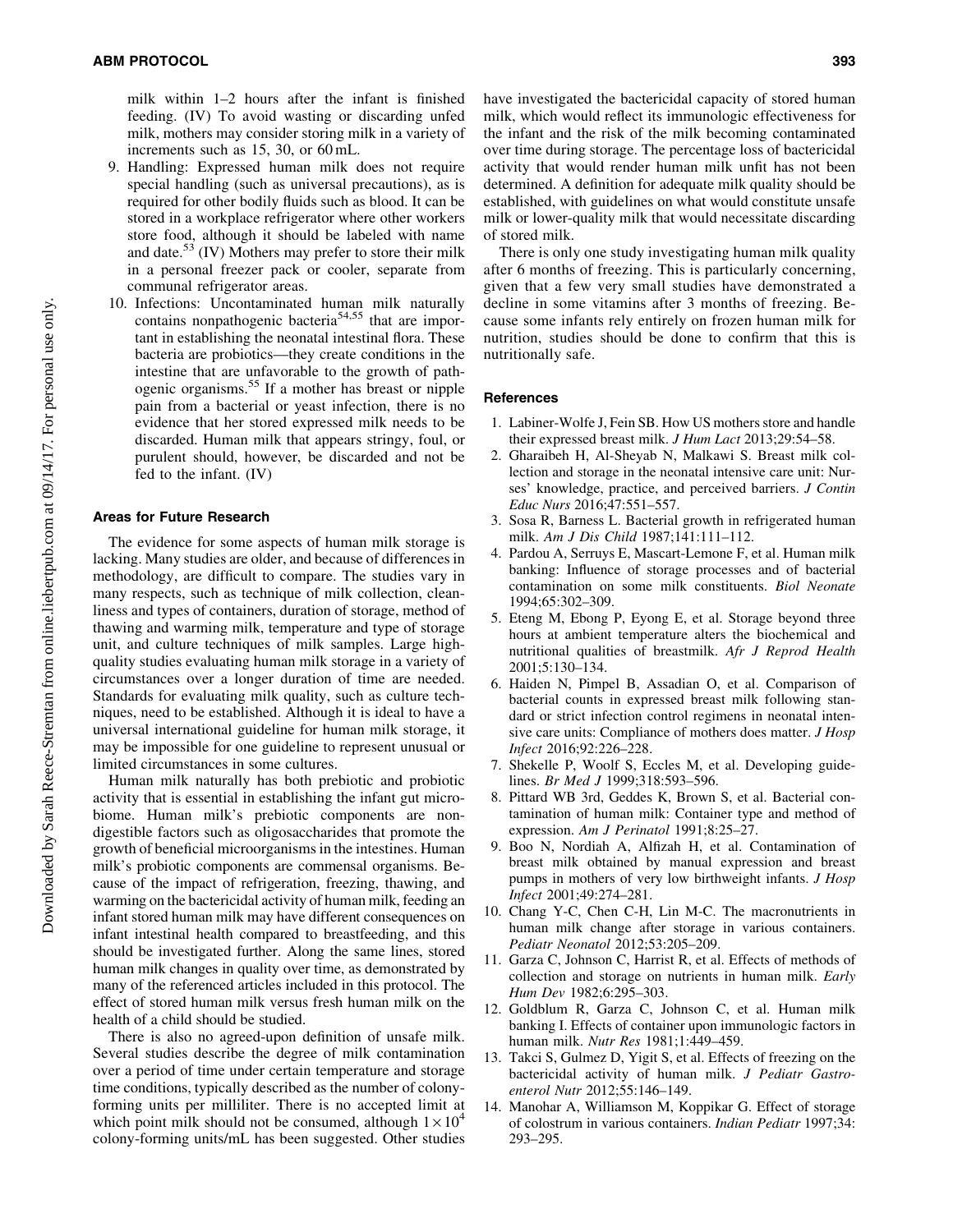- 15. Williamson M, Murti P. Effect of storage, time, temperature, and composition of containers on biologic components of human milk. *J Hum Lact* 1996;12:31–35.
- 16. Hopkinson J, Garza C, Asquith M. Human milk storage in glass containers. *J Hum Lact* 1990;6:104–105.
- 17. Janjindamai W, Thatrimontrichai A, Maneenil G, et al. Soft plastic bag instead of hard plastic container for longterm storage of breast milk. *Indian J Pediatr* 2013;80: 809–813.
- 18. Vom Saal F, Hughes C. An extensive new literature concerning low dose effects of bisphenol A shows the need for a new risk assessment. *Environ Health Perspect* 2005;113: 926–933.
- 19. Blouin M, Coulombe M, Rhainds M. Specimen plastic containers used to store expressed breast milk in neonatal care units: A case of precautionary principle. *Can J Public Health* 2014;105:e218–e220.
- 20. Price E, Weaver G, Hoffman P, et al. Decontamination of breast pump milk collection kits and related items at home and in hospital: Guidance from a Joint Working Group of the Healthcare Infection Society and Infection Prevention Society. *J Hosp Infect* 2016;92:213–221.
- 21. Hamosh M, Ellis L, Pollock D, et al. Breastfeeding and the working mother: Effect of time and temperature of shortterm storage on proteolysis, lipolysis, and bacterial growth in milk. *Pediatrics* 1996;97:492–498.
- 22. Nwankwo M, Offor E, Okolo A, et al. Bacterial growth in expressed breast milk. *Ann Trop Paediatr* 1988;8: 92–95.
- 23. Pittard WB 3rd, Anderson D, Cerutti E, et al. Bacteriostatic qualities of human milk. *J Pediatr* 1985;107:240–243.
- 24. Igumbor E, Mukura R, Makandiramba B, et al. Storage of breast milk: Effect of temperature and storage duration on microbial growth. *Cent Afr J Med* 2000;46:247–251.
- 25. Ajusi J, Onyango F, Mutanda L, Wamola. Bacteriology of unheated expressed breastmilk stored at room temperature. *East Afr Med J* 1989;66:381–387.
- 26. Martínez-Costa C, Silvestre M, López M, et al. Effects of refrigeration on the bactericidal activity of human milk: A preliminary study. *J Pediatr Gastroenterol Nutr* 2007;45: 275–277.
- 27. Silvestre D, López M, March L, et al. Bactericidal activity of human milk: Stability during storage. *Br J Biomed Sci* 2006;63:59–62.
- 28. Ogundele M. Effects of storage on the physicochemical and antibacterial properties of human milk. *Br J Biomed Sci* 2002;59:205–211.
- 29. Slutzah M, Codipilly C, Potak D, et al. Refrigerator storage of expressed human milk in the neonatal intensive care unit. *J Pediatr* 2010;156:26–28.
- 30. Bertino E, Giribaldi M, Baro C, et al. Effect of prolonged refrigeration on the lipid profile, lipase activity, and oxidative status of human milk. *J Pediatr Gastroenterol Nutr* 2013;56:390–396.
- 31. Raoof NA, Adamkin DH, Radmacher PG, et al. Comparison of lactoferrin activity in fresh and stored human milk. *J Perinatol* 2016;36:207–209.
- 32. Rollo DE, Radmacher PG, Turcu RM, et al. Stability of lactoferrin in stored human milk. *J Perinatol* 2014;34: 284–286.
- 33. Ramírez-Santana C, Pérez-Cano FJ, Audí C, et al. Effects of cooling and freezing storage on the stability of bioactive factors in human colostrum. *J Dairy Sci* 2012;95: 2319–2325.
- 34. Marín ML, Arroyo R, Jiménez E, et al. Cold storage of human milk: Effect on its bacterial composition. *J Pediatr Gastroenterol Nutr* 2009;49:343–348.
- 35. USDA. Freezing and food storage. 2013. Available at https://www.fsis.usda.gov/wps/portal/fsis/topics/food-safetyeducation/get-answers/food-safety-fact-sheets/safe-foodhandling/freezing-and-food-safety/ct\_index/!ut/p/a1/jVFtT8Iw EP417Nto55CgSWMWDCoiaFAZ-7IUetuajHa2h4K\_3g4k EQNKm1zu5Xnae-5IQmKSKP4uc45SK17WcdJO6RNt Bxdd2h9dBD16N3x9Gt13u7QzPneA6R-AYXgi\_8iJ6H\_8\_ gkfnJmH7kNOkopj4UuVaRLngD5X9gOMJXGmtfAtzwDX fsbn6NsCAF2hzvmbasGVKKXKHdgAfDrP0YX\_g0niOaZ SCViRCUn2u6KBu3fDcNy67Q9DOmr9BhwY2xZwfC5Oe F7q2WZH00jNwo5TaCADA6a5NC5dIFb2skEb1AI386JZ d7tttpnr91366o3tNHkzVDfNFaNbZ\_3tsPE (Accessed April 2, 2017).
- 36. García-Lara NR, Escuder-Vieco D, García-Algar O, et al. Effect of freezing time on macronutrients and energy content of breastmilk. *Breastfeed Med* 2012;7:295–301.
- 37. Vázquez-Román S, Escuder-Vieco D, García-Lara NR, et al. Impact of freezing time on dornic acidity in three types of milk: Raw donor milk, mother's own milk, and pasteurized donor milk. *Breastfeed Med* 2016;11:91–93.
- 38. Romeu-Nadal M, Castellote A, Lopez-Sabater M. Effect of cold storage on vitamins C and E and fatty acids in human milk. *Food Chem* 2008;106:65–70.
- 39. Buss I, McGill F, Darlow B, et al. Vitamin C is reduced in human milk after storage. *Acta Paediatr* 2001;90:813–815.
- 40. Bank MR, Kirksey A, West K, et al. Effect of storage time and temperature on folacin and vitamin C levels in term and preterm human milk. *Am J Clin Nutr* 1985;41:235–242.
- 41. Ahrabi A, Handa D, Codipilly C, et al. Effects of extended freezer storage on the integrity of human milk. *J Pediatr* 2016;177:140–143.
- 42. Spitzer J, Klos K, Buettner A. Monitoring aroma changes during human milk storage at  $+4^{\circ}$ C by sensory and quantification experiments. *Clin Nutr* 2013;32:1036–1042.
- 43. Sandgruber S, Much D, Amann-Gassner U, et al. Sensory and molecular characterisation of the protective effect of storage at  $-80^{\circ}$ C on the odour profiles of human milk. *Food Chem* 2012;130:236–242.
- 44. Handa D, Ahrabi AF, Codipilly CN, et al. Do thawing and warming affect the integrity of human milk? *J Perinatol* 2014;34:863–866.
- 45. Lönnerdal B. Bioactive proteins in breast milk. *J Paediatr Child Health* 2013;49 Suppl 1:1–7.
- 46. Akinbi H, Meinzen-Derr J, Auer C, et al. Alterations in the host defense properties of human milk following prolonged storage or pasteurization. *J Pediatr Gastroenterol Nutr* 2010;51:347–352.
- 47. Thatrimontrichai A, Janjindamai W, Puwanant M. Fat loss in thawed breast milk: Comparison between refrigerator and warm water. *Indian Pediatr* 2012;49:877–880.
- 48. Bransburg-Zabary S, Virozub A, Mimouni FB. Human milk warming temperatures using a simulation of currently available storage and warming methods. *PLoS One* 2015; 10:e0128806.
- 49. Ovesen L, Jakobsen J, Leth T, et al. The effect of microwave heating on vitamins B1 and E, and linoleic and linolenic acids, and immunoglobulins in human milk. *Int J Food Sci Nutr* 1996;47:427–436.
- 50. Quan R, Yang C, Rubinstein S, et al. Effects of microwave radiation on anti-infective factors in human milk. *Pediatrics* 1992;89:667–669.